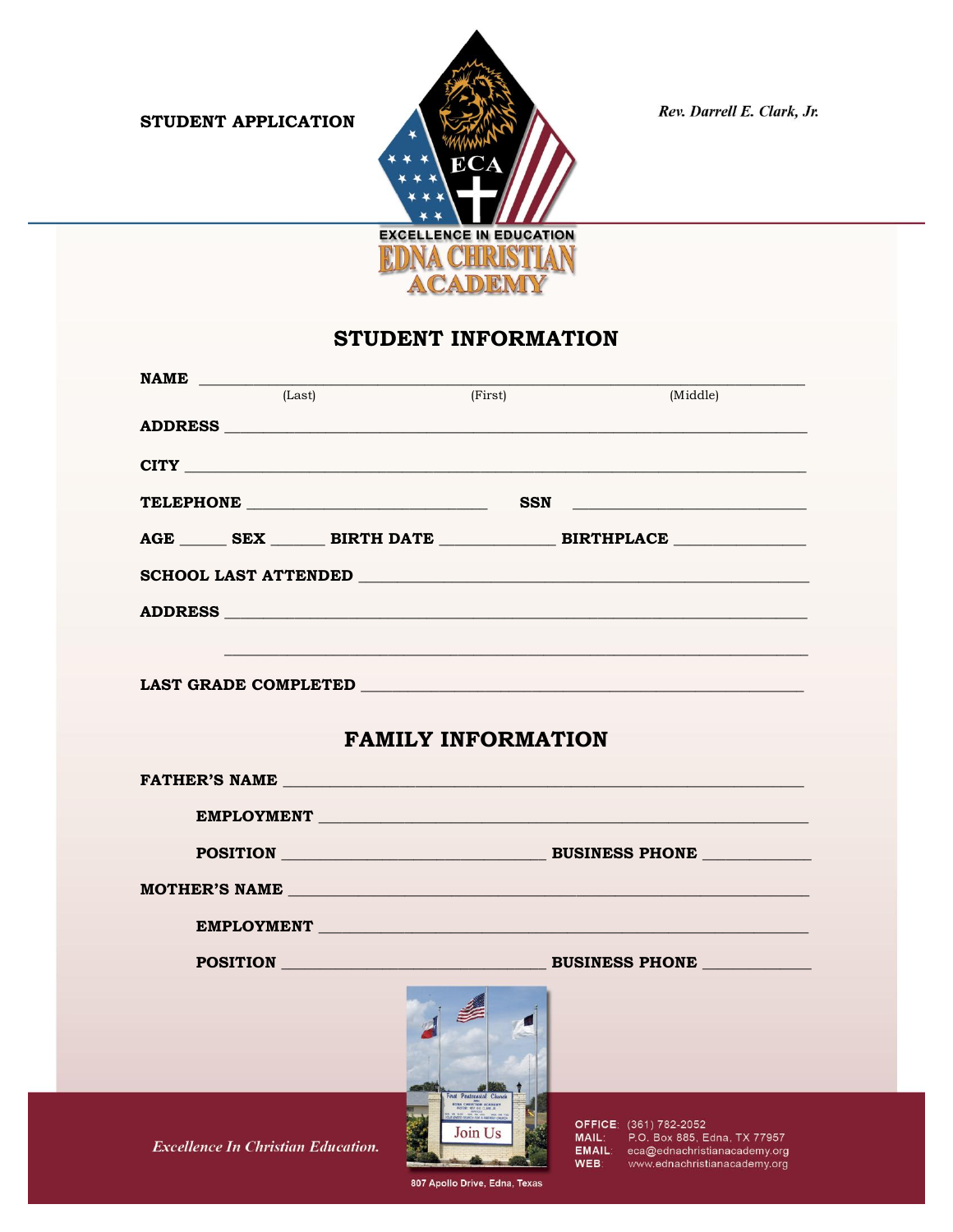| <b>EMERGENCY PHONE NUMBER OTHER</b><br>THAN THOSE ALREADY LISTED |                                                           |                                                                                                                        |
|------------------------------------------------------------------|-----------------------------------------------------------|------------------------------------------------------------------------------------------------------------------------|
|                                                                  | MARITAL STATUS: MARRIED _____________ WIDOW _____________ |                                                                                                                        |
|                                                                  |                                                           | DIVORCED SEPARATED                                                                                                     |
|                                                                  | CHILDREN IN FAMILY OF SCHOOL AGE IF NOT APPLYING:         |                                                                                                                        |
|                                                                  |                                                           |                                                                                                                        |
|                                                                  |                                                           |                                                                                                                        |
|                                                                  |                                                           |                                                                                                                        |
|                                                                  |                                                           |                                                                                                                        |
|                                                                  |                                                           |                                                                                                                        |
|                                                                  | <b>RELIGIOUS INFORMATION</b>                              |                                                                                                                        |
|                                                                  |                                                           |                                                                                                                        |
| <b>ADDRESS</b>                                                   |                                                           | <u> 1989 - Johann John Stoff, deutscher Stoffen und der Stoffen und der Stoffen und der Stoffen und der Stoffen un</u> |
| <b>PASTOR</b>                                                    |                                                           |                                                                                                                        |
| WORD OF GOD?                                                     |                                                           | DO YOU AND YOUR FAMILY BELIEVE THAT THE HOLY BIBLE IS THE INFALLIBLE                                                   |
|                                                                  |                                                           |                                                                                                                        |
|                                                                  | <b>MEDICAL INFORMATION</b>                                |                                                                                                                        |
| <b>FAMILY PHYSICIAN</b>                                          |                                                           |                                                                                                                        |
|                                                                  | <b>PHONE</b>                                              |                                                                                                                        |
|                                                                  |                                                           | DOES STUDENT HAVE ANY PHYSICAL DEFECTS OR ALLERGIES?                                                                   |
|                                                                  |                                                           |                                                                                                                        |
|                                                                  | HAS STUDENT RECEIVED IMMUNIZATIONS:                       | <b>DIPTHERIA</b>                                                                                                       |
|                                                                  |                                                           | SMALLPOX                                                                                                               |
|                                                                  |                                                           | <b>POLIO</b>                                                                                                           |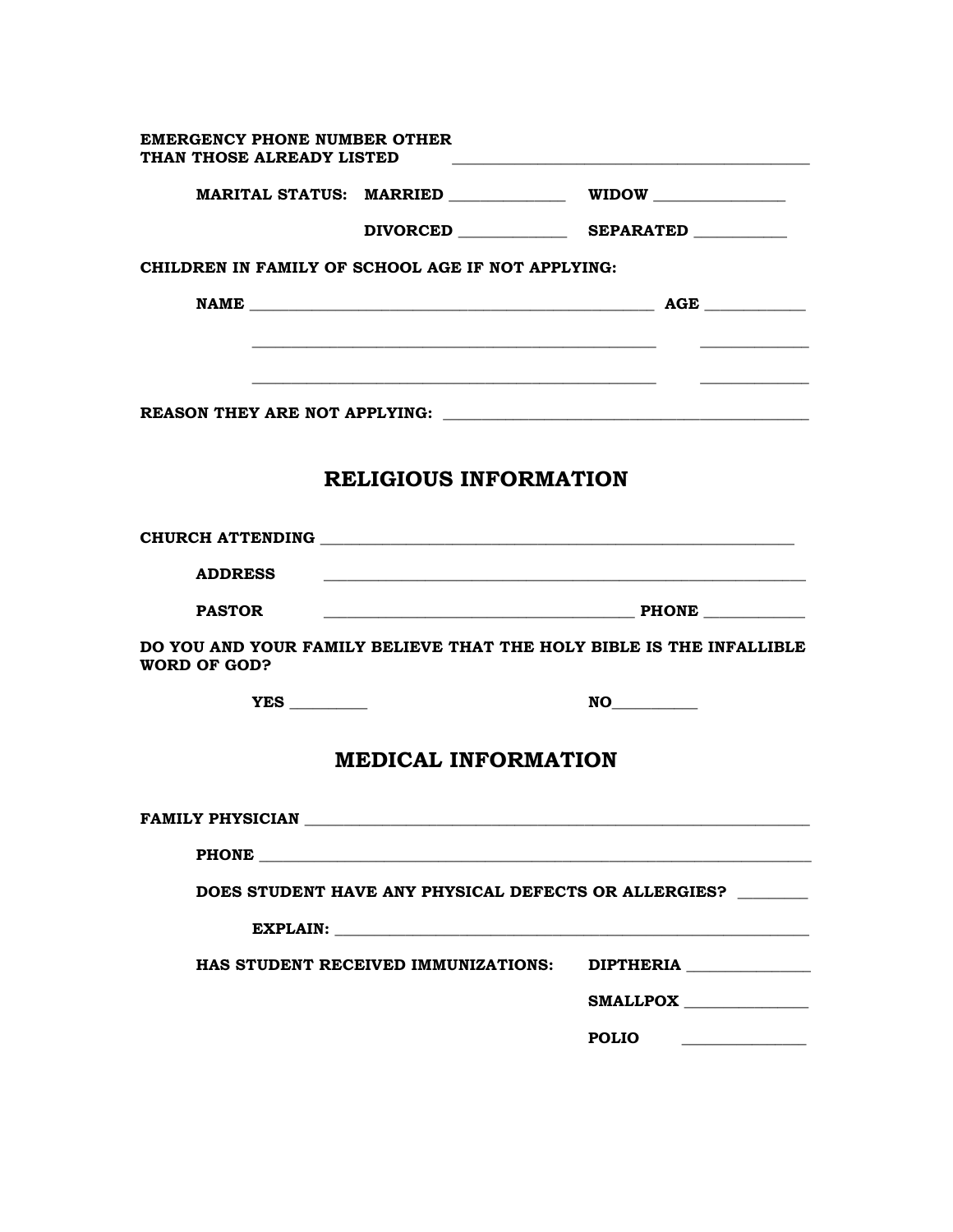## **SCHOLASTIC INFORMATION**

| HAS STUDENT EVER BEEN EXPELLED, DISMISSED, SUSPENDED, OR REFUSED                  |                   |
|-----------------------------------------------------------------------------------|-------------------|
| ADMISSION TO ANOTHER SCHOOL?                                                      |                   |
|                                                                                   | (IF YES, EXPLAIN) |
| HAS STUDENT EVER HAD DISCIPLINARY DIFFICULTY AT SCHOOL? ___________               |                   |
|                                                                                   |                   |
| DOES STUDENT HAVE A JUVENILE OR ARREST RECORD? __________________________________ |                   |
|                                                                                   |                   |
| HAS STUDENT EVER USED TOBACCO OR NONPRESCRIPTION DRUGS OF ANY<br>KIND?            |                   |
|                                                                                   |                   |
| PLEASE INDICATE ACADEMIC LEVEL OF STUDENT'S PREVIOUS WORK:                        |                   |
| EXCELLENT GOOD __________ AVERAGE ____________ POOR ________                      |                   |
| HAS STUDENT EVER FAILED AN ACADEMIC SUBJECT IN SCHOOL? ____________               |                   |
|                                                                                   |                   |
|                                                                                   |                   |

## **GENERAL INFORMATION**

| HOW DID YOU HEAR ABOUT THIS SCHOOL? |  |
|-------------------------------------|--|
|                                     |  |

**REASON FOR SELECTING THIS SCHOOL. \_\_\_\_\_\_\_\_\_\_\_\_\_\_\_\_\_\_\_\_\_\_\_\_\_\_\_\_\_\_\_\_\_\_\_\_\_\_\_\_\_\_** 

**Application must be filled out completely before it can be processed. Application, Registration, and Testing Fees of \$75.00 must accompany Application and are not refundable. An interview with the parents and the student will be required before final acceptance.** 

**For your convenience in meeting your financial obligations, tuition is divided into ten installments of \$190.00 each. The first installment is at the parent/teacher orientation, with all other installments due monthly by the 10th of each month. All financial obligations must be complete before the release of the final grades and Progress reports at the end of the school year. A 20% discount is available for pre-pay of total tuition. Multiple student discounts are also available at the rate of \$190.00/mo for the first child, \$165.00/mo for the second child, and \$140.00/mo for every child after that.**